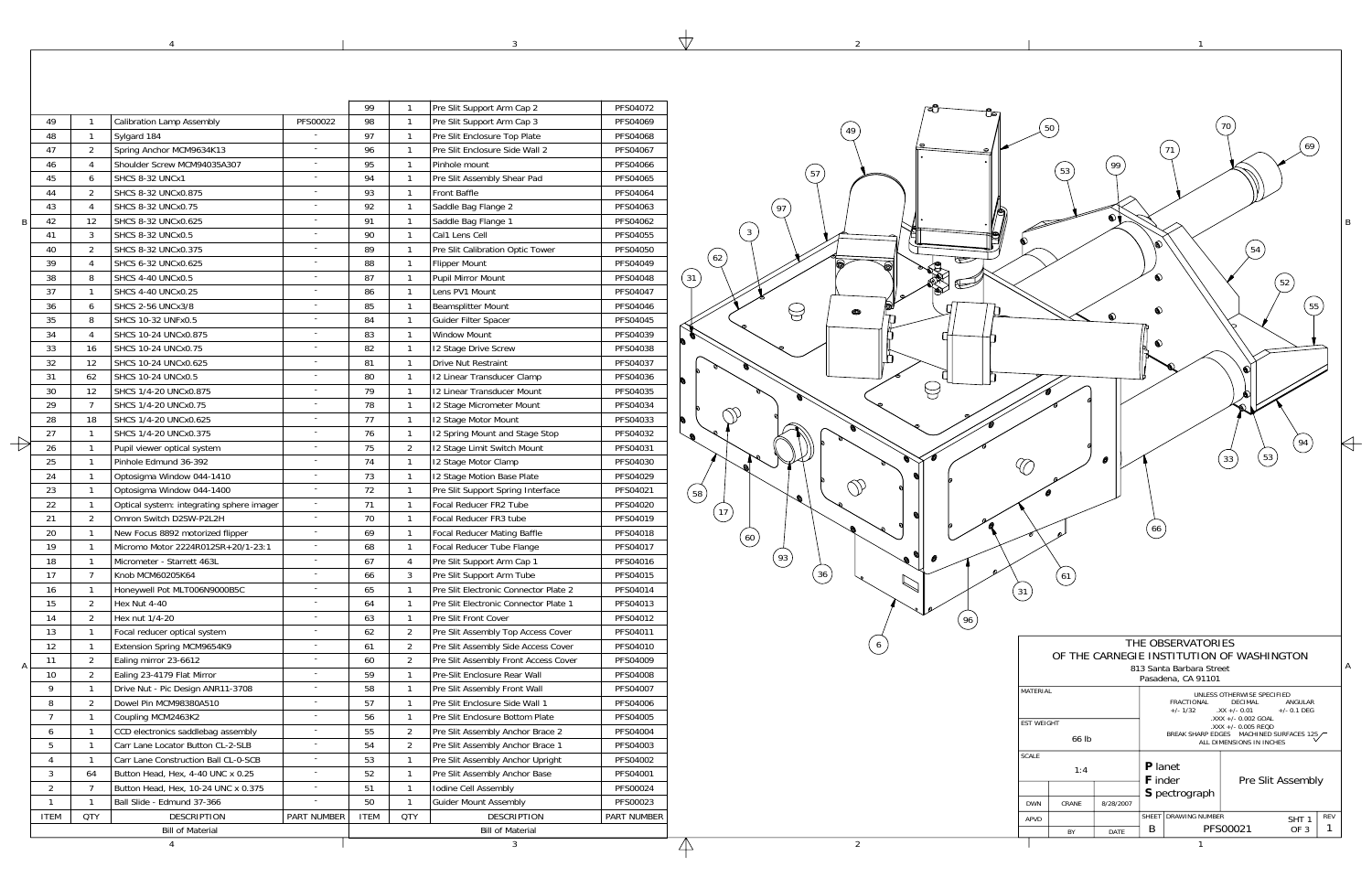1

2

3